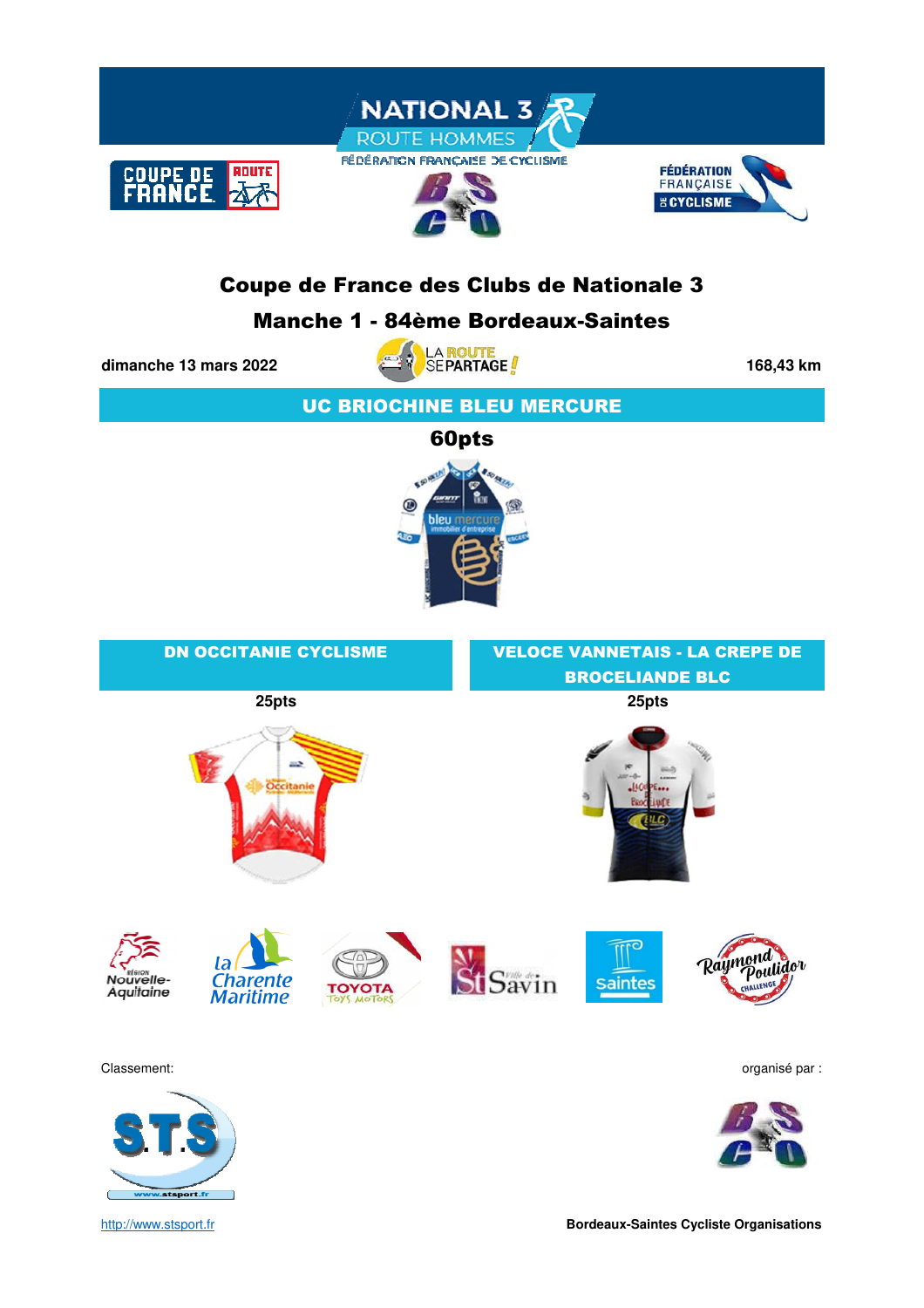





**Coupe de France des Clubs de Nationale 3 / Manche 1 - 84ème Bordeaux-Saintes**

|          | dimanche 13 mars 2022                                  |                                          |                    |          |                |                           | Moyenne du Premier 41,699 km/h pour 168,43 km |          |
|----------|--------------------------------------------------------|------------------------------------------|--------------------|----------|----------------|---------------------------|-----------------------------------------------|----------|
| PI.      | <b>Dos</b><br><b>Nom Prénom</b>                        | <b>Equipe</b>                            | <b>Temps</b>       |          | PI. Dos        | <b>Nom Prénom</b>         | <b>Equipe</b>                                 | Temps    |
| 1        | 31 BOYER Kévin                                         | UC BRIOCHINE BLEU MERCURE                | 4h02'21"           | 60       | 6              | <b>STEMPEL Cédric</b>     | UNION SPORTIVE PEDALE ISSOIRIENNE             |          |
| 2        | 152 DUSSOL Loick                                       | DN OCCITANIE CYCLISME                    | à 00"              | 61       |                | 176 SOUFFACHE Stellio     | SABLE SARTHE CYCLISME PAYS DE LA LOIRE        |          |
| 3        | 35<br><b>SCHMIDT Fabien</b>                            | UC BRIOCHINE BLEU MERCURE                | $\mathbf{H}$       | 62       |                | 121 CERESUELA Mathieu     | LESCAR VELO SPRINT                            |          |
| 4        | 22<br>* HINAULT Thomas                                 | VELOCE VANNETAIS - LA CREPE DE BROCELIAN |                    | 63       | 5              | RAYNAUD Baptiste          | UNION SPORTIVE PEDALE ISSOIRIENNE             |          |
| 5        | 174 * PERLEAUX Dorian                                  | SABLE SARTHE CYCLISME PAYS DE LA LOIRE   | .,                 | 64       | $\overline{4}$ | <b>JOIN Alexandre</b>     | UNION SPORTIVE PEDALE ISSOIRIENNE             |          |
| 6        | 132 BOISSIERE Antonin                                  | TEAM 24                                  | $\pmb{\mathsf{u}}$ | 65       | 74             | * PAPON Victor            | UNION VELOCIPEDIQUE DE L'AUBE                 | à 16'    |
| 7        | 184 * LE BOHEC Axel                                    | US SAINT HERBLAIN CYCLISME               | Ħ                  | 66       |                | 146 GRACIANNETTE Gaetan   | PAU VELO 64                                   |          |
| 8        | * BODNAR Bastien<br>72                                 | UNION VELOCIPEDIQUE DE L'AUBE            | $\mathbf{H}$       | 67       | 16             | JUSSELIN Théo             | VELO CLUB TOURNUS - PASSION BOULANGE          |          |
| 9        | 102 ELOY Maxime                                        | CC VILLENEUVE ST GERMAIN SOISSONS AISNE  | $\pmb{\mathsf{H}}$ | 68       | 25             | * LE MEUT Adrien          | VELOCE VANNETAIS - LA CREPE DE BROCELIANDE    | à 19"    |
| 10       | DE JONCKHEERE Johan<br>73                              | UNION VELOCIPEDIQUE DE L'AUBE            | $\mathbf{H}$       | 69       | 21             | * GUERN IIan              | VELOCE VANNETAIS - LA CREPE DE BROCELIANDE    | à 21"    |
| 11       | <b>PETIT Tomas</b><br>94                               | <b>VCA ST QUENTIN</b>                    | $\pmb{\mathsf{u}}$ | 70       | 26             | * MALGORN Adrien          | VELOCE VANNETAIS - LA CREPE DE BROCELIANDE    | à 36'    |
| 12       | 163 DUBOIS Corentin                                    | <b>BMC BEZIERS</b>                       | $\mathbf{H}$       | 71       |                | 186 * MICHEL Quentin      | US SAINT HERBLAIN CYCLISME                    |          |
| 13       | * LE GALUDEC Louis<br>24                               | VELOCE VANNETAIS - LA CREPE DE BROCELIAN | $\pmb{\mathsf{u}}$ | 72       |                | 172 JOSSELIN Emmanuel     | SABLE SARTHE CYCLISME PAYS DE LA LOIRE        | π        |
| 14       | 113 * GLOT Raphael                                     | <b>VELO CLUB AVRANCHINAIS</b>            | $\mathbf{H}$       | 73       |                | 42 COLLET Julien          | MORLAIX CYCLISME PERFORMANCE                  |          |
| 15       | 111 CUEFF Romain                                       | VELO CLUB AVRANCHINAIS                   | $\mathbf{H}$       | 74       |                | 181 BARBIN Louis          | US SAINT HERBLAIN CYCLISME                    | à 41"    |
| 16       | 165 ROUAT Geoffrey                                     | <b>BMC BEZIERS</b>                       | $\pmb{\mathsf{u}}$ | 75       |                | 134 GINESTET Ugo          | TEAM 24                                       | à 54"    |
| 17       | 95<br>* RIFFLET Simon                                  | <b>VCA ST QUENTIN</b>                    | Ħ                  | 76       |                | 156 VIDAL Victor          | DN OCCITANIE CYCLISME                         | à 01'24' |
| 18       | <b>DUCROCQ Quentin</b><br>63                           | ASPTT NANCY MEURTHE ET MOSELLE           | $\mathbf{u}$       | 77       |                | 126 * WARIN Hugo          | LESCAR VELO SPRINT                            | à 02'10" |
| 19       | 166 TOUBOUL Steeve                                     | <b>BMC BEZIERS</b>                       | $\mathbf{H}$       | 78       |                | 131 BENEYROL Jeremy       | TEAM 24                                       | à 03'10" |
| 20       | 123 GUY Titouan                                        | LESCAR VELO SPRINT                       | $\mathbf{H}$       | 79       | 64             | PIERRAT Julien            | ASPTT NANCY MEURTHE ET MOSELLE                | à 04'46" |
| 21       | <b>CLERE</b> Emilien<br>54                             | VELO CLUB LUCEEN                         | $\pmb{\mathsf{u}}$ | 80       | 55             | <b>RETHORE Wilfried</b>   | VELO CLUB LUCEEN                              | à 05'44" |
| 22       | $\overline{c}$<br><b>BROSSEL Bérenger</b>              | UNION SPORTIVE PEDALE ISSOIRIENNE        | $\pmb{\mathsf{u}}$ | 81       |                | 133 DELAFORGE Anthony     | TEAM 24                                       | à 06'48' |
| 23       | * CHANUT Lucas<br>12                                   | VELO CLUB TOURNUS - PASSION BOULANGE     | $\pmb{\mathsf{u}}$ | 82       | 32             | * HELARY Steven           | UC BRIOCHINE BLEU MERCURE                     | à 08'12" |
| 24       | 136 SOUBES Yohan                                       | TEAM 24                                  | $\mathbf{H}$       | 83       | 11             | <b>BERTHIER Mayeul</b>    | VELO CLUB TOURNUS - PASSION BOULANGE          | à 10'33" |
| 25       | * THORLET Maxence<br>96                                | <b>VCA ST QUENTIN</b>                    | $\mathbf{H}$       | 84       |                | 162 * DIAZ Alexandre      | <b>BMC BEZIERS</b>                            | à 10'39" |
| 26       | 101 * DUTRANNOY Killian                                | CC VILLENEUVE ST GERMAIN SOISSONS AISNE  | $\pmb{\mathsf{u}}$ | ab       | 3              | * FAURE Xavier            | UNION SPORTIVE PEDALE ISSOIRIENNE             |          |
| 27       | 15<br><b>JAVOUHEY Clément</b>                          | VELO CLUB TOURNUS - PASSION BOULANGE     | $\pmb{\mathsf{u}}$ | ab       | 33             | * BURLOT Samuel           | UC BRIOCHINE BLEU MERCURE                     |          |
| 28       | 154 * PHILLIPPON Elliot                                | DN OCCITANIE CYCLISME                    | $\mathbf{H}$       | ab       | 36             | * SILLIAU Nicolas         | UC BRIOCHINE BLEU MERCURE                     |          |
| 29       | 185 MANCEL Romain                                      |                                          | $\mathbf{H}$       | ab       | 43             | <b>HERVO Gautier</b>      |                                               |          |
| 30       | * PROTIN Célian<br>75                                  | US SAINT HERBLAIN CYCLISME               | $\pmb{\mathsf{u}}$ |          | 46             | * PLUSQUELLEC Yann        | MORLAIX CYCLISME PERFORMANCE                  |          |
|          |                                                        | UNION VELOCIPEDIQUE DE L'AUBE            | $\mathbf{H}$       | ab       | 53             |                           | MORLAIX CYCLISME PERFORMANCE                  |          |
| 31<br>32 | <b>URBAIN Mathieu</b><br>56<br>145 * DEUS Alexis       | VELO CLUB LUCEEN                         | $\pmb{\mathsf{u}}$ | ab<br>ab | 61             | <b>CLAVIER Kendric</b>    | VELO CLUB LUCEEN                              |          |
|          |                                                        | PAU VELO 64                              | $\pmb{\mathsf{u}}$ |          | 62             | <b>BOUCHER Johan</b>      | ASPTT NANCY MEURTHE ET MOSELLE                |          |
| 33       | 44 LE BARBIER Loic                                     | MORLAIX CYCLISME PERFORMANCE             | $\pmb{\mathsf{u}}$ | ab       |                | <b>BOULZAT Simon</b>      | ASPTT NANCY MEURTHE ET MOSELLE                |          |
| 34       | 175 POITEVIN Benoit                                    | SABLE SARTHE CYCLISME PAYS DE LA LOIRE   | $\mathbf{H}$       | ab       | 66             | <b>COLLOT Maxime</b>      | ASPTT NANCY MEURTHE ET MOSELLE                |          |
| 35       | 45 * PHILIPPE William                                  | MORLAIX CYCLISME PERFORMANCE             | $\mathbf{H}$       | ab       | 76             | <b>DUCROCQ Joris</b>      | UNION VELOCIPEDIQUE DE L'AUBE                 |          |
| 36       | 161 ALBARET Damien                                     | <b>BMC BEZIERS</b>                       | $\pmb{\mathsf{u}}$ | ab       | 81<br>82       | * DOLLIN Djiovany         | CSCA PROPRETE 2000                            |          |
| 37       | 124 LATREILLE Ayrton<br>191 BOTTIN Timo                | LESCAR VELO SPRINT                       | $\mathbf{H}$       | ab       | 83             | <b>GENE Meving Allan</b>  | CSCA PROPRETE 2000                            |          |
| 38       |                                                        | SPRINTER NICE METROPOLE                  | $\mathbf{H}$       | ab       |                | <b>LACHAGES Alexandre</b> | CSCA PROPRETE 2000                            |          |
| 39       | 144 * DE VINCENZI Luca                                 | PAU VELO 64                              | $\mathbf{H}$       | ab       | 84<br>92       | <b>RELMY Widiv</b>        | CSCA PROPRETE 2000                            |          |
| 40       | 34 RIVALLAIN Hugo                                      | UC BRIOCHINE BLEU MERCURE                | $\pmb{\mathsf{u}}$ | ab       |                | LARENAUDIE Axel           | <b>VCA ST QUENTIN</b>                         |          |
| 41       | 71 BLONDEL HERMANT Emile UNION VELOCIPEDIQUE DE L'AUBE |                                          | .,                 | ab       |                | 103 FERGUEN Yanis         | CC VILLENEUVE ST GERMAIN SOISSONS AISNE       |          |
| 42       | 91 EVRARD Laurent                                      | <b>VCA ST QUENTIN</b>                    | $\pmb{\mathsf{u}}$ | ab       |                | 104 * LAMAND Thomas       | CC VILLENEUVE ST GERMAIN SOISSONS AISNE       |          |
| 43       | 135 PASQUET Audric                                     | TEAM 24                                  | $\pmb{\mathsf{H}}$ | ab       |                | 105 * MARQUANT Léo        | CC VILLENEUVE ST GERMAIN SOISSONS AISNE       |          |
| 44       | 143 * CARREAU Dorian                                   | PAU VELO 64                              | π                  | ab       |                | 115 * ROYER Jeremy        | <b>VELO CLUB AVRANCHINAIS</b>                 |          |
| 45       | 114 LE LAY Aurélien                                    | VELO CLUB AVRANCHINAIS                   | $\pmb{\mathsf{H}}$ | ab       |                | 116 TABOURET Clément      | VELO CLUB AVRANCHINAIS                        |          |
| 46       | 195 LEBEAU Mattis                                      | SPRINTER NICE METROPOLE                  | π                  | ab       |                | 122 * FOUQUET Florian     | LESCAR VELO SPRINT                            |          |
| 47       | 13 ESTEVES Paul Victor                                 | VELO CLUB TOURNUS - PASSION BOULANGE     | $\pmb{\mathsf{H}}$ | ab       |                | 125 * PAULOIN Guilhem     | LESCAR VELO SPRINT                            |          |
| 48       | 171 * COCAULT Paul                                     | SABLE SARTHE CYCLISME PAYS DE LA LOIRE   | $\pmb{\mathsf{H}}$ | ab       |                | 141 AIM Remy              | PAU VELO 64                                   |          |
| 49       | 51 * LHUILLIER Nathan                                  | <b>VELO CLUB LUCEEN</b>                  |                    | np       |                | 142 DONNENWIRTH Tom       | PAU VELO 64                                   |          |
| 50       | 93 PELLERIAUX Nicolas                                  | <b>VCA ST QUENTIN</b>                    |                    | ab       |                | 151 D"HONDT Frederic      | DN OCCITANIE CYCLISME                         |          |
| 51       | 153 * GUEDON Antoine                                   | DN OCCITANIE CYCLISME                    |                    | ab       |                | 155 * PIALHOUX Elian      | DN OCCITANIE CYCLISME                         |          |
| 52       | <b>GUYOT Maxime</b><br>14                              | VELO CLUB TOURNUS - PASSION BOULANGE     | $\pmb{\mathsf{H}}$ | ab       |                | 164 * MURARO Nicolas      | <b>BMC BEZIERS</b>                            |          |
| 53       | 65 VILA Emiliano                                       | ASPTT NANCY MEURTHE ET MOSELLE           | $\pmb{\mathsf{u}}$ | ab       |                | 182 GAREL Mathis          | US SAINT HERBLAIN CYCLISME                    |          |
| 54       | 112 ENGUEHARD Cédric                                   | <b>VELO CLUB AVRANCHINAIS</b>            | $\pmb{\mathsf{H}}$ | ab       |                | 183 GUICHETEAU Quentin    | US SAINT HERBLAIN CYCLISME                    |          |
| 55       | 173 KERVRAN Kevin                                      | SABLE SARTHE CYCLISME PAYS DE LA LOIRE   | π                  | ab       |                | 192 * FAVARD Gatien       | SPRINTER NICE METROPOLE                       |          |
| 56       | 52 CAPPOEN Florian                                     | <b>VELO CLUB LUCEEN</b>                  |                    | ab       |                | 193 HAGEN Julien          | SPRINTER NICE METROPOLE                       |          |
| 57       | * LE BOT Enzo<br>23                                    | VELOCE VANNETAIS - LA CREPE DE BROCELIAN | π                  | ab       |                | 194 * LAURENS Anthony     | SPRINTER NICE METROPOLE                       |          |
| 58       | 41<br>CADIOU Raphaël                                   | MORLAIX CYCLISME PERFORMANCE             | $\pmb{\mathsf{u}}$ | ab       |                | 196 * PAYANY Matt         | SPRINTER NICE METROPOLE                       |          |
| 59       | <b>BENCHEHIDA Djilali</b><br>-1                        | UNION SPORTIVE PEDALE ISSOIRIENNE        |                    |          |                |                           |                                               |          |
|          |                                                        |                                          |                    |          |                |                           |                                               |          |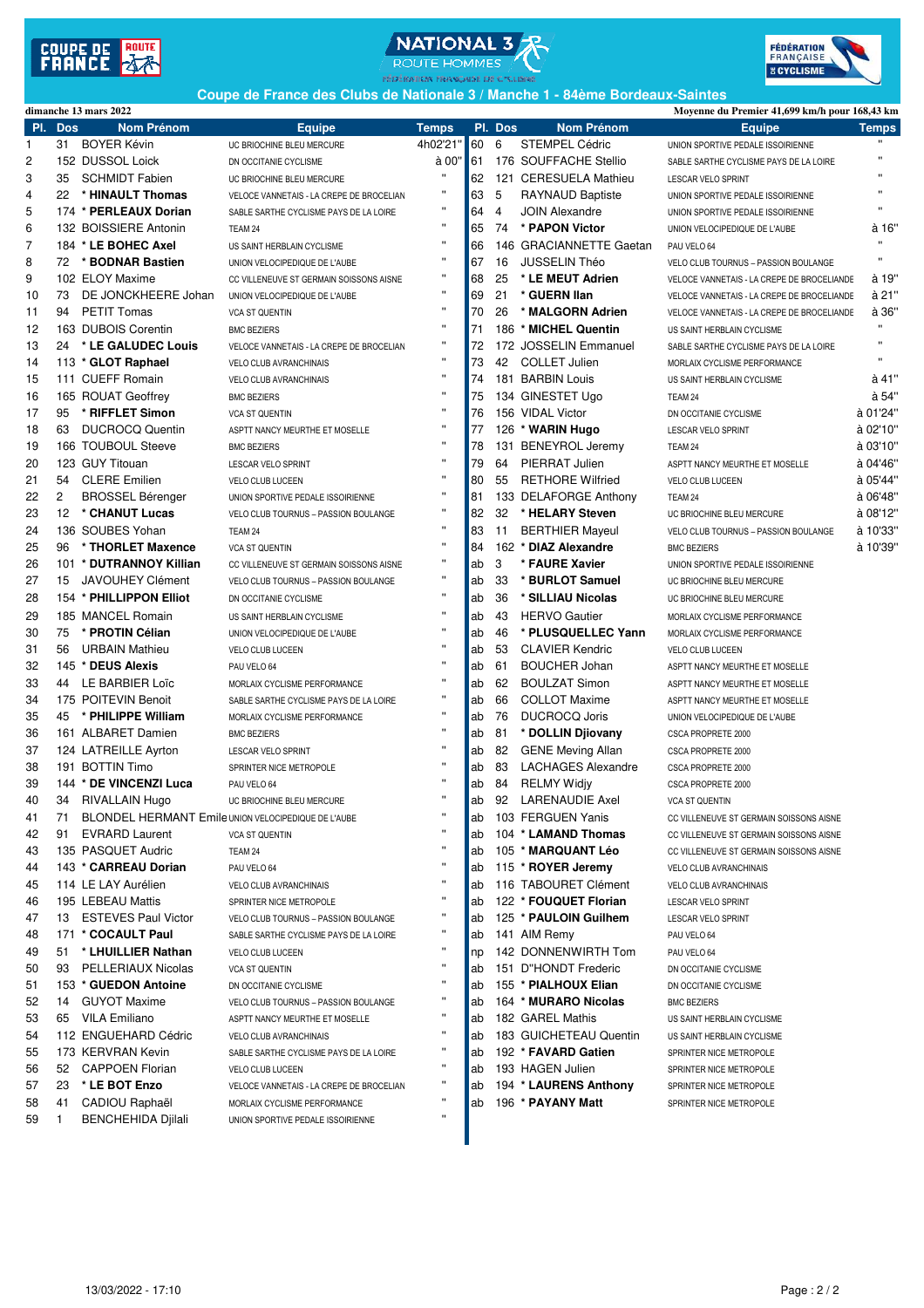





# **Coupe de France des Clubs de N3**

**Classement Par Equipe - Manche 1 - Bordeaux Saintes**

| <b>Rg</b><br><b>Equipe</b>                 | <b>Points</b> | <b>Coureurs</b>          | Clas. | <b>Points</b><br>Ind. | <b>Coureurs</b>       | Clas. | <b>Points</b><br>Ind. | <b>Coureurs</b>       | Clas. | <b>Points</b><br>Ind. |
|--------------------------------------------|---------------|--------------------------|-------|-----------------------|-----------------------|-------|-----------------------|-----------------------|-------|-----------------------|
| 1 UC BRIOCHINE BLEU MERCURE                | 60            | <b>BOYER Kévin</b>       | 01    | 40                    | <b>SCHMIDT Fabien</b> | 03    | 20                    |                       |       |                       |
| 2 DN OCCITANIE CYCLISME                    | 25            | <b>DUSSOL Loick</b>      | 02    | 25                    |                       |       |                       |                       |       |                       |
| 3 VELOCE VANNETAIS - LA CREPE DE BROCELIAN | 25            | <b>HINAULT Thomas</b>    | 04    | 17                    | LE GALUDEC Louis      | 13    | 8                     |                       |       |                       |
| 4 UNION VELOCIPEDIQUE DE L'AUBE            | 24            | <b>BODNAR Bastien</b>    | 08    | 13                    | DE JONCKHEERE Johan   | 10    | 11                    |                       |       |                       |
| 5 SABLE SARTHE CYCLISME PAYS DE LA LOIRE   | 16            | PERLEAUX Dorian          | 05    | 16                    |                       |       |                       |                       |       |                       |
| 6 BMC BEZIERS                              | 16            | <b>DUBOIS Corentin</b>   | 12    |                       | <b>ROUAT Geoffrey</b> | 16    | 5                     | <b>TOUBOUL Steeve</b> | 19    |                       |
| 7 TEAM 24                                  | 15            | <b>BOISSIERE Antonin</b> | 06    | 15                    |                       |       |                       |                       |       |                       |
| 8 US SAINT HERBLAIN CYCLISME               | 14            | LE BOHEC Axel            | 07    | 14                    |                       |       |                       |                       |       |                       |
| 9 VCA ST QUENTIN                           | 14            | <b>PETIT Tomas</b>       | 11    | 10                    | <b>RIFFLET Simon</b>  | 17    | 4                     |                       |       |                       |
| 10 VELO CLUB AVRANCHINAIS                  | 13            | <b>GLOT Raphael</b>      | 14    |                       | <b>CUEFF Romain</b>   | 15    | 6                     |                       |       |                       |
| 11 CC VILLENEUVE ST GERMAIN SOISSONS AISNE | 12            | <b>ELOY Maxime</b>       | 09    | 12                    |                       |       |                       |                       |       |                       |
| 12 ASPTT NANCY MEURTHE ET MOSELLE          | 3             | <b>DUCROCQ Quentin</b>   | 18    |                       |                       |       |                       |                       |       |                       |
| 13 LESCAR VELO SPRINT                      |               | <b>GUY Titouan</b>       | 20    | $\perp$               |                       |       |                       |                       |       |                       |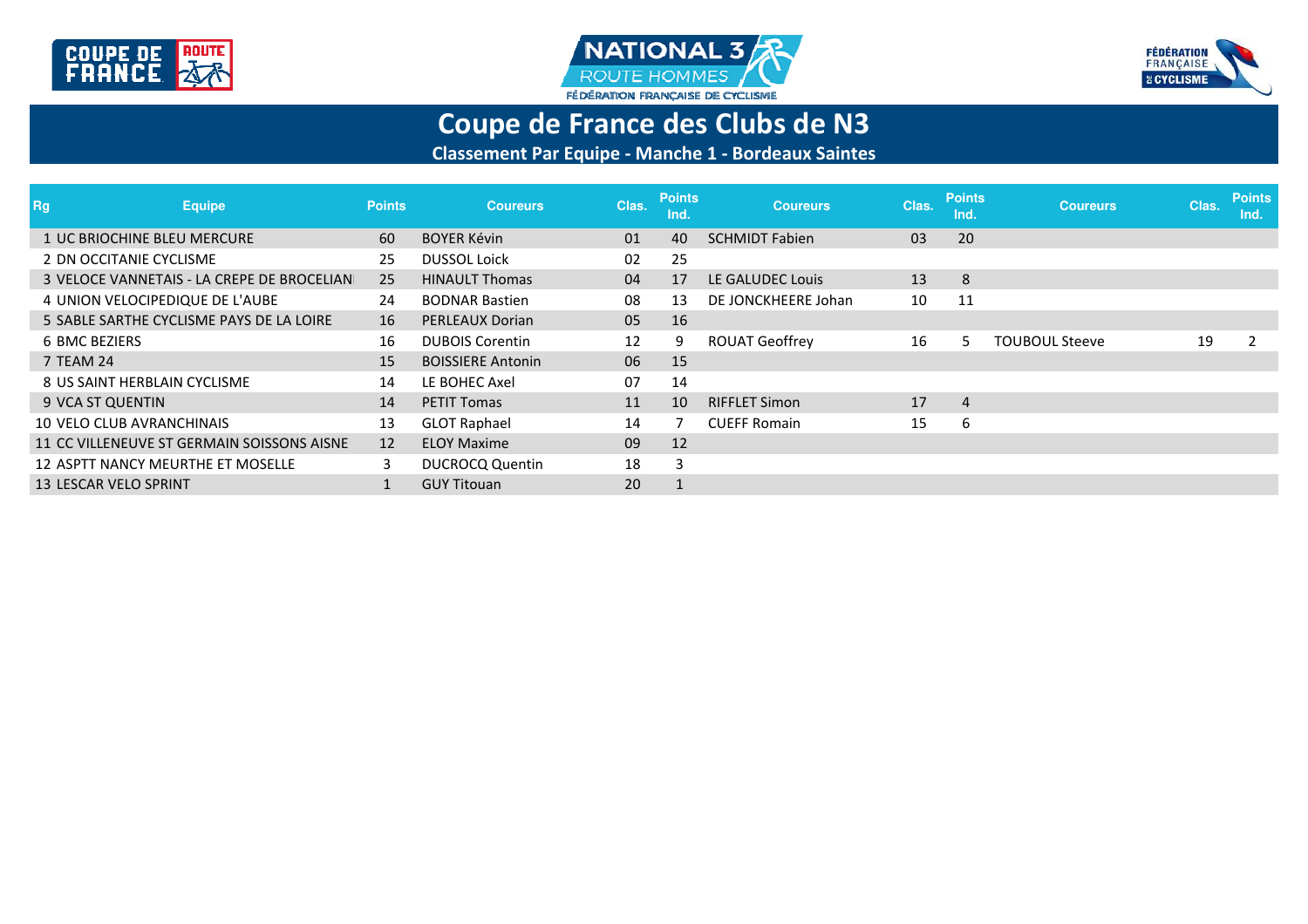





# **Coupe de France des Clubs de N3**

**Classement Général après la manche 1 - Bordeaux Saintes**

| Classement<br><b>Equipe</b>                      | $\overline{\mathbf{r}}$<br>Manche | $\mathbf{\alpha}$<br>Manche<br><b>Bonus</b> | Malus<br>Meil. To.pl<br>PI |                | <b>Total</b> |
|--------------------------------------------------|-----------------------------------|---------------------------------------------|----------------------------|----------------|--------------|
| <b>1 UC BRIOCHINE BLEU MERCURE</b>               | 60                                |                                             | 1                          | $\mathbf{1}$   | 60           |
| 2 DN OCCITANIE CYCLISME                          | 25                                |                                             | 2                          | $\overline{2}$ | 25           |
| 3 VELOCE VANNETAIS - LA CREPE DE BROCELIANDE BLC | 25                                |                                             | $\overline{4}$             | $\overline{4}$ | 25           |
| 4 UNION VELOCIPEDIQUE DE L'AUBE                  | 24                                |                                             | 8                          | 8              | 24           |
| 5 VCA ST QUENTIN                                 | 14                                | 5                                           | 11                         | 11             | 19           |
| 6 SABLE SARTHE CYCLISME PAYS DE LA LOIRE         | 16                                |                                             | 5                          | 5              | 16           |
| 7 BMC BEZIERS                                    | 16                                |                                             | 12                         | 12             | 16           |
| 8 TEAM 24                                        | 15                                |                                             | 6                          | 6              | 15           |
| <b>9 US SAINT HERBLAIN CYCLISME</b>              | 14                                |                                             | $\overline{7}$             | $\overline{7}$ | 14           |
| 10 VELO CLUB AVRANCHINAIS                        | 13                                |                                             | 14                         | 14             | 13           |
| 11 CC VILLENEUVE ST GERMAIN SOISSONS AISNE       | 12                                |                                             | 9                          | 9              | 12           |
| 12 ASPTT NANCY MEURTHE ET MOSELLE                | 3                                 |                                             | 18                         | 18             | 3            |
| 13 LESCAR VELO SPRINT                            | $\mathbf{1}$                      |                                             | 20                         | 20             | $\mathbf{1}$ |
| 14 VELO CLUB LUCEEN                              |                                   |                                             | 21                         | 21             |              |
| 15 UNION SPORTIVE PEDALE ISSOIRIENNE             |                                   |                                             | 22                         | 22             |              |
| 16 VELO CLUB TOURNUS - PASSION BOULANGE          |                                   |                                             | 23                         | 23             |              |
| 17 PAU VELO 64                                   |                                   |                                             | 32                         | 32             |              |
| <b>18 MORLAIX CYCLISME PERFORMANCE</b>           |                                   |                                             | 33                         | 33             |              |
| 19 SPRINTER NICE METROPOLE                       |                                   |                                             | 38                         | 38             |              |
| 20 CSCA PROPRETE 2000                            |                                   |                                             | 85<br>15                   | 85             | $-1.5$       |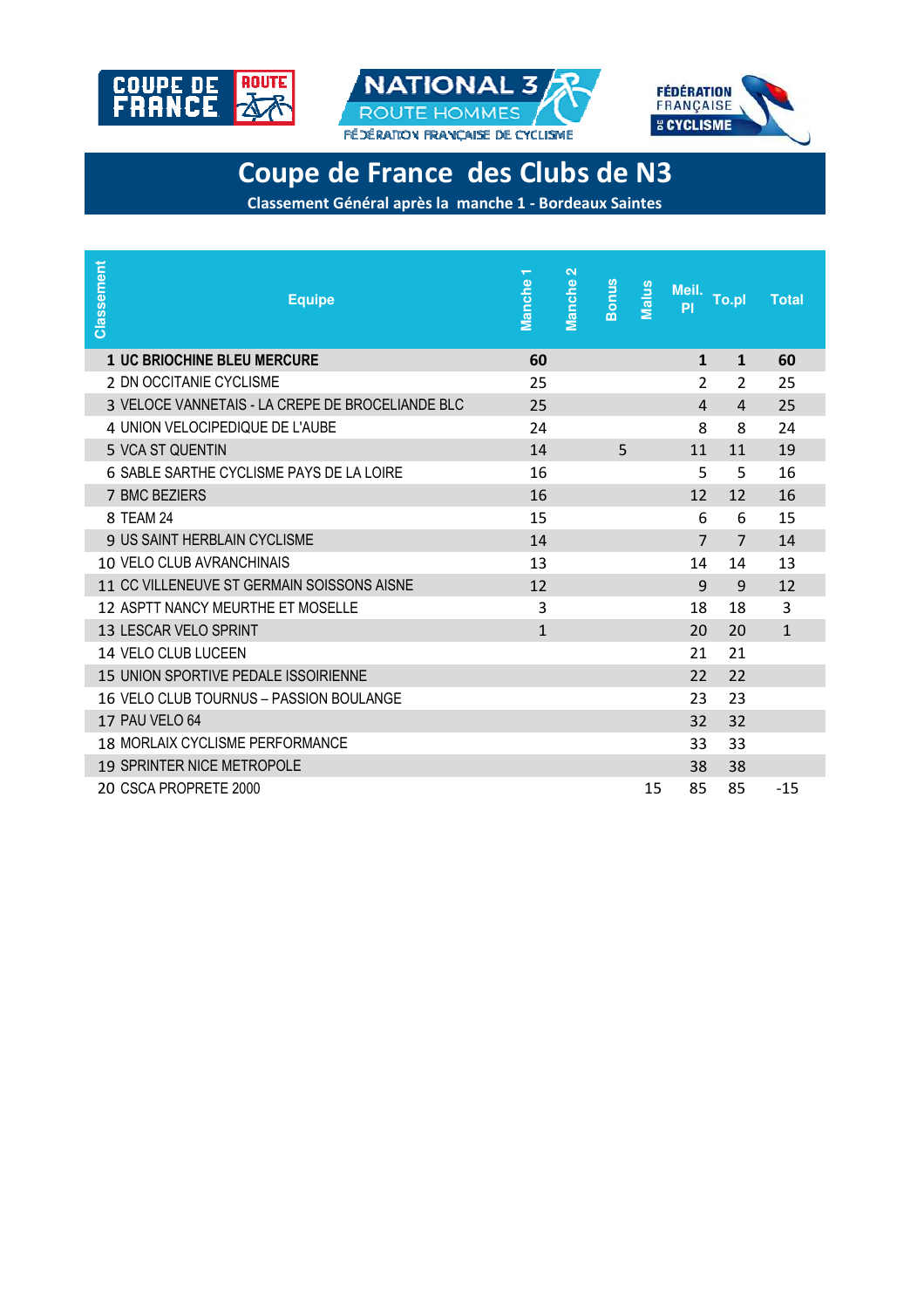





## **Coupe de France des Clubs de Nationale 3**

|                | Classement par équipe aaux points  |            |                            |                |              |                           |  |  |  |  |  |  |
|----------------|------------------------------------|------------|----------------------------|----------------|--------------|---------------------------|--|--|--|--|--|--|
| PI.            | <b>Equipe</b>                      |            | <b>Coureurs</b>            |                | <b>Place</b> | Nb.                       |  |  |  |  |  |  |
|                |                                    | <b>Dos</b> | <b>Nom</b>                 | PI.            |              | <b>Coureurs</b>           |  |  |  |  |  |  |
|                |                                    | 31         | <b>BOYER Kévin</b>         | 1              |              |                           |  |  |  |  |  |  |
| 1              | UC BRIOCHINE BLEU MERCURE          | 35         | <b>SCHMIDT Fabien</b>      | 3              | 44           | 3                         |  |  |  |  |  |  |
|                |                                    | 34         | <b>RIVALLAIN Hugo</b>      | 40             |              |                           |  |  |  |  |  |  |
|                |                                    | 163        | <b>DUBOIS Corentin</b>     | 12             |              |                           |  |  |  |  |  |  |
| $\overline{2}$ | <b>BMC BEZIERS</b>                 | 165        | <b>ROUAT Geoffrey</b>      | 16             | 47           | 3                         |  |  |  |  |  |  |
|                |                                    | 166        | <b>TOUBOUL Steeve</b>      | 19             |              |                           |  |  |  |  |  |  |
|                |                                    | 72         | <b>BODNAR Bastien</b>      | 8              |              |                           |  |  |  |  |  |  |
| 3              | UNION VELOCIPEDIQUE DE L'AUBE      | 73         | DE JONCKHEERE Johan        | 10             | 48           | 3                         |  |  |  |  |  |  |
|                |                                    |            |                            |                |              |                           |  |  |  |  |  |  |
|                |                                    | 75         | PROTIN Célian              | 30             |              |                           |  |  |  |  |  |  |
|                |                                    | 94         | <b>PETIT Tomas</b>         | 11             |              |                           |  |  |  |  |  |  |
| 4              | <b>VCA ST QUENTIN</b>              | 95         | <b>RIFFLET Simon</b>       | 17             | 53           | 3                         |  |  |  |  |  |  |
|                |                                    | 96         | <b>THORLET Maxence</b>     | 25             |              |                           |  |  |  |  |  |  |
|                |                                    | 132        | <b>BOISSIERE Antonin</b>   | 6              |              |                           |  |  |  |  |  |  |
| 5              | TEAM 24                            | 136        | SOUBES Yohan               | 24             | 73           | 3                         |  |  |  |  |  |  |
|                |                                    | 135        | PASQUET Audric             | 43             |              |                           |  |  |  |  |  |  |
|                |                                    | 22         | <b>HINAULT Thomas</b>      | $\overline{4}$ |              |                           |  |  |  |  |  |  |
| 6              | <b>VELOCE VANNETAIS - LA CREPE</b> | 24         | <b>LE GALUDEC Louis</b>    | 13             | 74           | 3                         |  |  |  |  |  |  |
|                | DE BROCELIANDE BLC                 | 23         | LE BOT Enzo                | 57             |              |                           |  |  |  |  |  |  |
|                |                                    | 113        | <b>GLOT Raphael</b>        | 14             |              |                           |  |  |  |  |  |  |
|                |                                    |            |                            |                |              |                           |  |  |  |  |  |  |
| 7              | <b>VELO CLUB AVRANCHINAIS</b>      | 111        | <b>CUEFF Romain</b>        | 15             | 74           | 3                         |  |  |  |  |  |  |
|                |                                    | 114        | LE LAY Aurélien            | 45             |              |                           |  |  |  |  |  |  |
|                |                                    | 152        | <b>DUSSOL Loick</b>        | $\overline{c}$ |              |                           |  |  |  |  |  |  |
| 8              | DN OCCITANIE CYCLISME              | 154        | PHILLIPPON Elliot          | 28             | 81           | 3                         |  |  |  |  |  |  |
|                |                                    | 153        | <b>GUEDON Antoine</b>      | 51             |              |                           |  |  |  |  |  |  |
|                | SABLE SARTHE CYCLISME PAYS         | 174        | PERLEAUX Dorian            | 5              |              |                           |  |  |  |  |  |  |
| 9              |                                    | 175        | POITEVIN Benoit            | 34             | 87           | 3                         |  |  |  |  |  |  |
|                | DE LA LOIRE                        | 171        | <b>COCAULT Paul</b>        | 48             |              |                           |  |  |  |  |  |  |
|                |                                    | 12         | <b>CHANUT Lucas</b>        | 23             |              |                           |  |  |  |  |  |  |
| 10             | <b>VELO CLUB TOURNUS - PASSION</b> |            |                            |                | 97           | 3                         |  |  |  |  |  |  |
|                | <b>BOULANGE</b>                    | 15         | <b>JAVOUHEY Clément</b>    | 27             |              |                           |  |  |  |  |  |  |
|                |                                    | 13         | <b>ESTEVES Paul Victor</b> | 47             |              |                           |  |  |  |  |  |  |
|                |                                    | 54         | <b>CLERE Emilien</b>       | 21             |              |                           |  |  |  |  |  |  |
| 11             | <b>VELO CLUB LUCEEN</b>            | 56         | <b>URBAIN Mathieu</b>      | 31             | 101          | 3                         |  |  |  |  |  |  |
|                |                                    | 51         | <b>LHUILLIER Nathan</b>    | 49             |              |                           |  |  |  |  |  |  |
|                |                                    | 184        | <b>LE BOHEC Axel</b>       | $\overline{7}$ |              |                           |  |  |  |  |  |  |
| 12             | US SAINT HERBLAIN CYCLISME         | 185        | <b>MANCEL Romain</b>       | 29             | 107          | $\ensuremath{\mathsf{3}}$ |  |  |  |  |  |  |
|                |                                    | 186        | <b>MICHEL Quentin</b>      | 71             |              |                           |  |  |  |  |  |  |
|                |                                    | 145        | <b>DEUS Alexis</b>         | 32             |              |                           |  |  |  |  |  |  |
| 13             | PAU VELO 64                        | 144        | DE VINCENZI Luca           | 39             | 115          | 3                         |  |  |  |  |  |  |
|                |                                    | 143        | <b>CARREAU Dorian</b>      | 44             |              |                           |  |  |  |  |  |  |
|                |                                    | 123        | <b>GUY Titouan</b>         | 20             |              |                           |  |  |  |  |  |  |
| 14             | <b>LESCAR VELO SPRINT</b>          |            |                            |                | 119          | 3                         |  |  |  |  |  |  |
|                |                                    | 124        | <b>LATREILLE Ayrton</b>    | 37             |              |                           |  |  |  |  |  |  |
|                |                                    | 121        | <b>CERESUELA Mathieu</b>   | 62             |              |                           |  |  |  |  |  |  |
|                | <b>MORLAIX CYCLISME</b>            | 44         | LE BARBIER Loïc            | 33             |              |                           |  |  |  |  |  |  |
| 15             |                                    | 45         | PHILIPPE William           | 35             | 126          | 3                         |  |  |  |  |  |  |
|                | PERFORMANCE                        | 41         | CADIOU Raphaël             | 58             |              |                           |  |  |  |  |  |  |
|                | UNION SPORTIVE PEDALE              | 2          | <b>BROSSEL Bérenger</b>    | 22             |              |                           |  |  |  |  |  |  |
| 16             |                                    | 1          | <b>BENCHEHIDA Djilali</b>  | 59             | 141          | 3                         |  |  |  |  |  |  |
|                | <b>ISSOIRIENNE</b>                 | 6          | STEMPEL Cédric             | 60             |              |                           |  |  |  |  |  |  |
|                |                                    | 63         | <b>DUCROCQ Quentin</b>     | 18             |              |                           |  |  |  |  |  |  |
| 17             | ASPTT NANCY MEURTHE ET             | 65         | <b>VILA Emiliano</b>       | 53             | 150          | 3                         |  |  |  |  |  |  |
|                | <b>MOSELLE</b>                     | 64         | PIERRAT Julien             | 79             |              |                           |  |  |  |  |  |  |
|                |                                    |            |                            |                |              |                           |  |  |  |  |  |  |
|                | <b>CC VILLENEUVE ST GERMAIN</b>    | 102        | <b>ELOY Maxime</b>         | 9              |              |                           |  |  |  |  |  |  |
| 18             | <b>SOISSONS AISNE</b>              | 101        | <b>DUTRANNOY Killian</b>   | 26             | 35           | $\overline{2}$            |  |  |  |  |  |  |
|                |                                    |            |                            |                |              |                           |  |  |  |  |  |  |
|                |                                    | 191        | <b>BOTTIN Timo</b>         | 38             |              |                           |  |  |  |  |  |  |
| 19             | SPRINTER NICE METROPOLE            | 195        | <b>LEBEAU Mattis</b>       | 46             | 84           | $\overline{2}$            |  |  |  |  |  |  |
|                |                                    |            |                            |                |              |                           |  |  |  |  |  |  |
|                |                                    |            |                            |                |              |                           |  |  |  |  |  |  |
| 20             |                                    |            |                            |                |              |                           |  |  |  |  |  |  |
|                |                                    |            |                            |                |              |                           |  |  |  |  |  |  |
|                |                                    |            |                            |                |              |                           |  |  |  |  |  |  |
| 21             |                                    |            |                            |                |              |                           |  |  |  |  |  |  |
|                |                                    |            |                            |                |              |                           |  |  |  |  |  |  |
|                |                                    |            |                            |                |              |                           |  |  |  |  |  |  |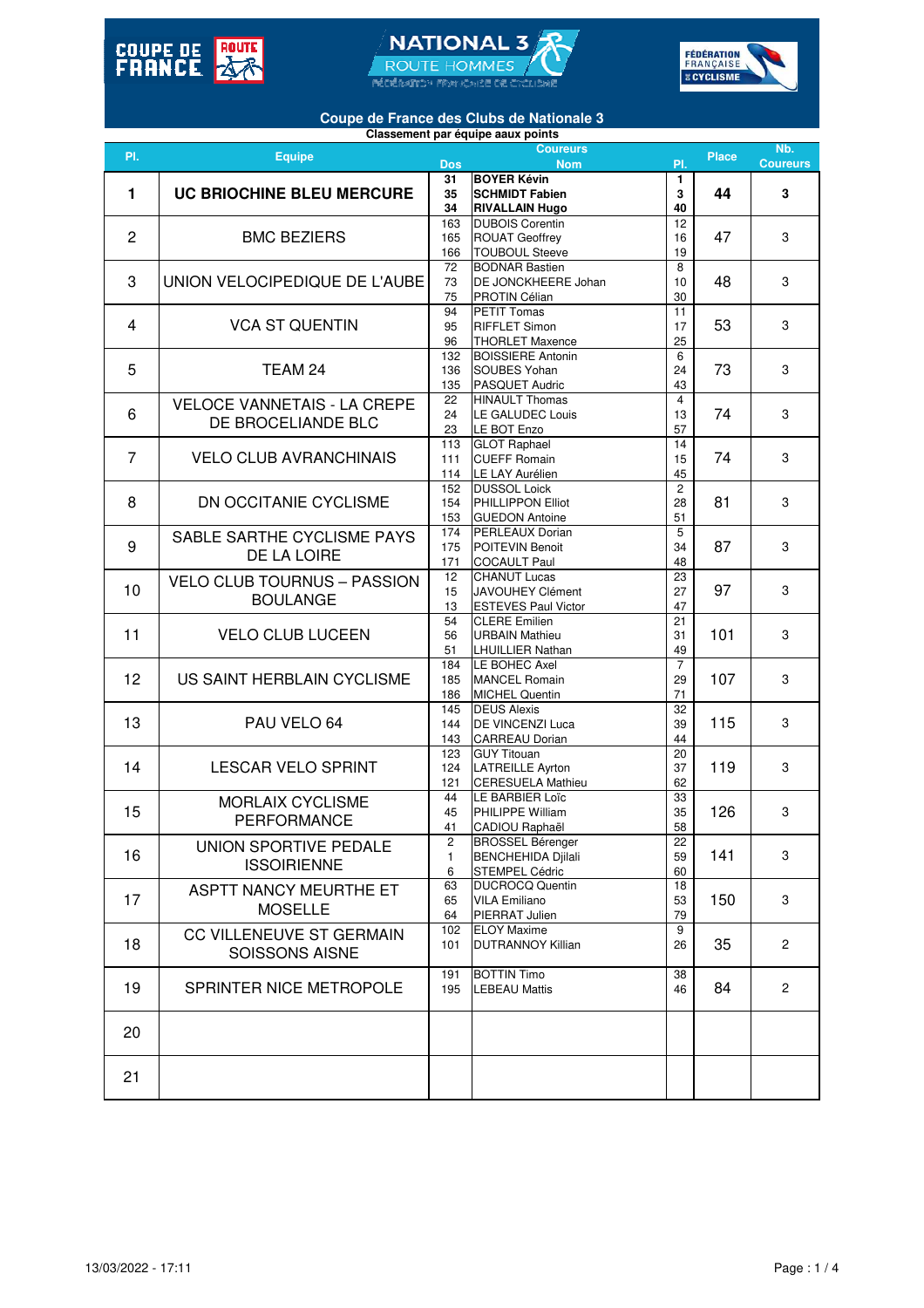





**Coupe de France des Clubs de Nationale 3 Manche 1 - 84ème Bordeaux-Saintes**

#### **Grand Prix de la Montagne**

| <b>Boisrenaud</b>           |            |                       |                                             | <b>Chez Pidoux</b> |    |            |                       |               |            |
|-----------------------------|------------|-----------------------|---------------------------------------------|--------------------|----|------------|-----------------------|---------------|------------|
| Rg                          | <b>Dos</b> | <b>Prénom Nom</b>     | Equipe                                      | <b>Pts</b>         | Rg | <b>Dos</b> | <b>Prénom Nom</b>     | <b>Equipe</b> | <b>Pts</b> |
|                             |            | Djilali BENCHEHIDA    | <b>ISS</b>                                  | 5                  |    | 91         | <b>Laurent EVRARD</b> | <b>STQ</b>    | 5          |
| 2                           | 75         | Célian PROTIN         | <b>UVA</b>                                  | 3                  | 2  | 15         | Clément JAVOUHEY      | <b>VCT</b>    | 3          |
| 3                           | 156        | <b>Victor VIDAL</b>   | <b>OCC</b>                                  |                    | 3  | 121        | Mathieu CERESUELA     | <b>LES</b>    |            |
| <b>Les Justices</b>         |            |                       |                                             |                    |    |            | <b>Mageloup</b>       |               |            |
| Rg                          | <b>Dos</b> | <b>Prénom Nom</b>     | Equipe                                      | <b>Pts</b>         | Rg | <b>Dos</b> | <b>Prénom Nom</b>     | <b>Equipe</b> | <b>Pts</b> |
|                             | 91         | Laurent EVRARD        | <b>STQ</b>                                  | 5                  |    |            | Djilali BENCHEHIDA    | <b>ISS</b>    | 5          |
| 2                           | 15         | Clément JAVOUHEY      | VCT                                         | 3                  | 2  | 91         | <b>Laurent EVRARD</b> | <b>STQ</b>    | 3          |
| 3                           | 111        | <b>Romain CUEFF</b>   | <b>VCA</b>                                  |                    | 3  | 64         | Julien PIERRAT        | <b>NAN</b>    |            |
| <b>Mortagne sur Gironde</b> |            |                       |                                             |                    |    |            |                       |               |            |
| Rg                          | <b>Dos</b> | <b>Prénom Nom</b>     | Equipe                                      | <b>Pts</b>         |    |            |                       |               |            |
|                             |            | Djilali BENCHEHIDA    | <b>ISS</b>                                  | 5                  |    |            |                       |               |            |
| 2                           | 91         | <b>Laurent EVRARD</b> | <b>STQ</b>                                  | 3                  |    |            |                       |               |            |
| 3                           | 145        | Alexis DEUS           | P64                                         |                    |    |            |                       |               |            |
|                             |            |                       | <b>Classements provisoire des Grimpeurs</b> |                    |    |            |                       |               |            |
| Rg                          | <b>Dos</b> | <b>Prénom Nom</b>     | Equipe                                      | <b>Pts</b>         | Rg | <b>Dos</b> | <b>Prénom Nom</b>     | Equipe        | <b>Pts</b> |
|                             | 91         | <b>Laurent EVRARD</b> | <b>STQ</b>                                  | 16                 | 5  | 111        | <b>Romain CUEFF</b>   | <b>VCA</b>    |            |
| 2                           | 1          | Djilali BENCHEHIDA    | <b>ISS</b>                                  | 15                 | 5  | 121        | Mathieu CERESUELA     | <b>LES</b>    |            |
| 3                           | 15         | Clément JAVOUHEY      | <b>VCT</b>                                  | 6                  | 5  | 145        | Alexis DEUS           | P64           |            |
| 4                           | 75         | Célian PROTIN         | <b>UVA</b>                                  | 3                  | 5  | 156        | <b>Victor VIDAL</b>   | OCC           |            |
| 5                           | 64         | <b>Julien PIERRAT</b> | <b>NAN</b>                                  |                    |    |            |                       |               |            |

#### **Sprint Intermédiaires**

| <b>Saint Yzian de Soudiac</b> |            |                          |            |            |                   |            | <b>Donnezac</b>    |            |            |  |
|-------------------------------|------------|--------------------------|------------|------------|-------------------|------------|--------------------|------------|------------|--|
| Rg                            | <b>Dos</b> | <b>Prénom Nom</b>        | Equipe     | <b>Pts</b> | Rg                | <b>Dos</b> | <b>Prénom Nom</b>  | Equipe     | <b>Pts</b> |  |
|                               | 183        | Quentin GUICHETEAU       | <b>USH</b> | 5          |                   | 115        | Jeremy ROYER       | <b>VCA</b> | 5          |  |
| 2                             | 191        | Timo BOTTIN              | <b>SNM</b> | 3          | 2                 | 6          | Cédric STEMPEL     | <b>ISS</b> | 3          |  |
| 3                             | 156.       | Victor VIDAL             | <b>OCC</b> |            | 3                 | 23         | Enzo LE BOT        | <b>VVC</b> |            |  |
| Saint André de Lidon          |            |                          |            |            | <b>Chermignac</b> |            |                    |            |            |  |
| Rg                            | <b>Dos</b> | Prénom Nom               | Equipe     | <b>Pts</b> | Rq                | <b>Dos</b> | <b>Prénom Nom</b>  | Equipe     | <b>Pts</b> |  |
|                               | 172.       | Emmanuel JOSSELIN        | 2SC        | 5          |                   |            | Diilali BENCHEHIDA | <b>ISS</b> | 5          |  |
| 2                             | 181        | Louis BARBIN             | <b>USH</b> | 3          | 2                 | 181        | Louis BARBIN       | <b>USH</b> | 3          |  |
| 3                             |            | 115 Jeremy ROYER         | <b>VCA</b> |            | 3                 | 172        | Emmanuel JOSSELIN  | 2SC        |            |  |
|                               |            | <b>Saintes</b>           |            |            |                   |            |                    |            |            |  |
| Rq                            | <b>Dos</b> | <b>Prénom Nom</b>        | Equipe     | <b>Pts</b> |                   |            |                    |            |            |  |
|                               | 181        | Louis BARBIN             | <b>USH</b> | 5          |                   |            |                    |            |            |  |
| 2                             | 172.       | <b>Emmanuel JOSSELIN</b> | 2SC        | 3          |                   |            |                    |            |            |  |

|                                           |     | 172 Emmanuel JOSSELIN  | 2SC        | 3    |    |            |                     |            |            |  |
|-------------------------------------------|-----|------------------------|------------|------|----|------------|---------------------|------------|------------|--|
| 3                                         |     | 92 Axel LARENAUDIE     | <b>STQ</b> |      |    |            |                     |            |            |  |
| <b>Classements provisoire des Sprints</b> |     |                        |            |      |    |            |                     |            |            |  |
| Rg                                        | Dos | <b>Prénom Nom</b>      | Equipe     | Pts. | Rq | <b>Dos</b> | <b>Prénom Nom</b>   | Equipe     | <b>Pts</b> |  |
|                                           | 181 | Louis BARBIN           | USH        | 11   | 6  | 6          | Cédric STEMPEL      | <b>ISS</b> | 3          |  |
| 2                                         |     | 172 Emmanuel JOSSELIN  | 2SC        | 9    | 6  | 191        | Timo BOTTIN         | <b>SNM</b> | 3          |  |
| 3                                         |     | 115 Jeremy ROYER       | <b>VCA</b> | 6    | 8  | 23         | Enzo LE BOT         | <b>VVC</b> |            |  |
|                                           |     | Djilali BENCHEHIDA     | <b>ISS</b> | 5    | 8  | 92         | Axel LARENAUDIE     | <b>STQ</b> |            |  |
|                                           |     | 183 Quentin GUICHETEAU | <b>USH</b> | 5    | 8  | 156        | <b>Victor VIDAL</b> | OCC        |            |  |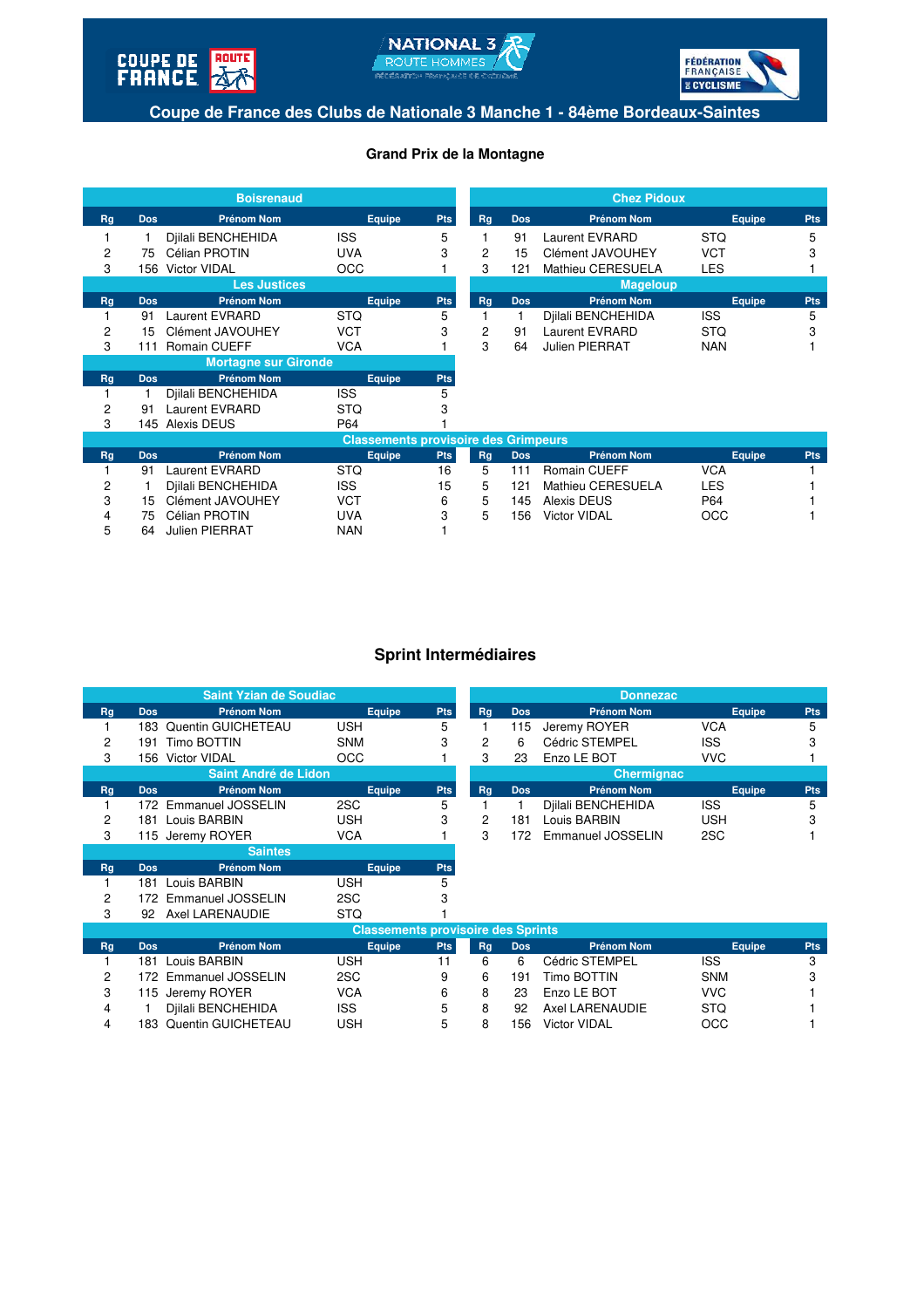





Coupe de France des Clubs de Nationale 3

## **Tableau D'Honneur**

**Vainqueur**

# **BOYER Kévin** UC BRIOCHINE BLEU MERCURE

**2ème de l'épreuve 3ème de l'épreuve**

**Classement des Grimpeurs Classement des PC**

**DUSSOL Loick SCHMIDT Fabien** DN OCCITANIE CYCLISME UNIT CHARGE THE UC BRIOCHINE BLEU MERCURE

**EVRARD Laurent BARBIN Louis** VCA ST QUENTIN US SAINT HERBLAIN CYCLISME

**Meilleure Equipe du Jour**

## **UC BRIOCHINE BLEU MERCURE**

 **Equipe leader de la Coupe de France**



**UC BRIOCHINE BLEU MERCURE**